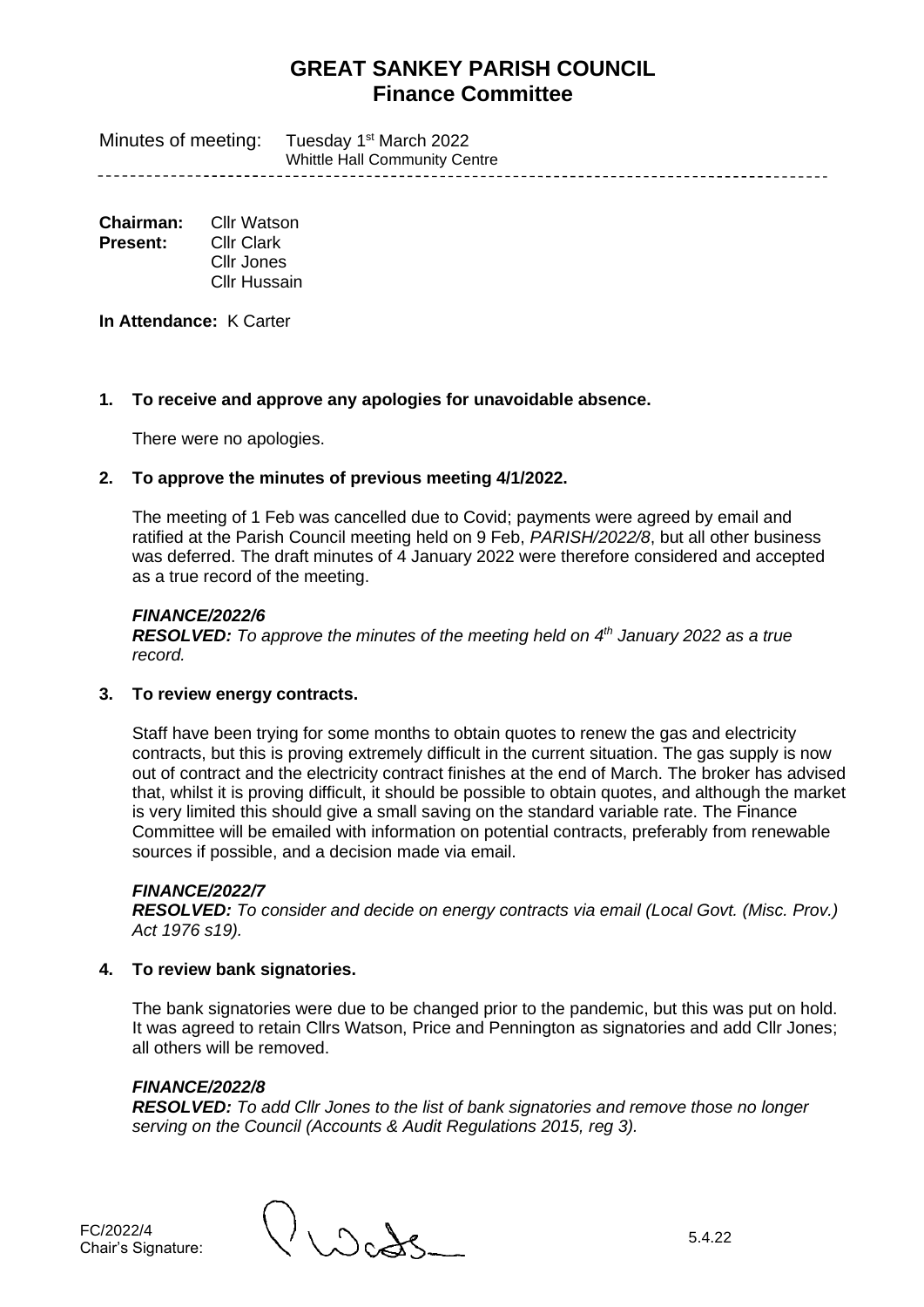| Minutes of meeting: | Tuesday 1 <sup>st</sup> March 2022   |
|---------------------|--------------------------------------|
|                     | <b>Whittle Hall Community Centre</b> |

#### **5. To receive an update from the Grounds Review Working Group.**

An initial meeting has been held with positive progress with some further work to be carried out. A full update was deferred to next month.

#### **6. To scrutinise financial expenditure arising since the last meeting, including payments by Direct Debit.**

A list of payments to be made had been circulated prior to the meeting. The payments to be authorised were scrutinised and approved.

| <b>Presented By</b>       | <b>Description</b>                     | Amount    |
|---------------------------|----------------------------------------|-----------|
| Trade UK                  | Centre Maintenance                     | £11.34    |
| Trade UK                  | Centre Maintenance - WH                | £12.97    |
| B&B Hygiene Ltd           | <b>Cleaning Supplies</b>               | £318.60   |
| Chairman Parish Council   | Chairman's annual allowance            | £1,000.00 |
| <b>EDR Landscape Mngt</b> | Grounds Maintenance                    | £4,777.70 |
| K. Carter                 | Reimbursement – diesel for Parish Van  | £80.01    |
| FairFX cards              | Top-up of pre-paid cards               | £309.77   |
| AJ Landscapes Mngt        | Grounds Maintenance                    | £1,250.00 |
| <b>LightnSoul Events</b>  | Booking Deposit - Compere Fun Day 2022 | £50.00    |
|                           | Total                                  | £7993.55  |

#### *FINANCE/2022/9*

*RESOLVED: To authorise all payments listed above (under LGA 1976 s19 or LGA 1972 s15(5), s101, 111, 112, 133, 142 or 137).*

Members were informed that the windows at Bewsey Barn Community Centre have been replaced in accordance with the approved quote (PARISH/2021/127). Before completion, there is minor work required to one window. It was agreed that subject to this being done and the CMO satisfied with the work, the invoice will be paid on receipt.

## *FINANCE/2022/10*

*RESOLVED: To authorise payment for the replacement windows at Bewsey Barn Community Centre, subject to final approval by the CMO and providing the invoice received is per the quote approved (Local Govt. (Misc. Prov.) Act 1976 s19).*

Members were also informed that the Council van has had a couple of issues recently and is currently in the garage for repair. There is still a problem with the DPF which has been ongoing for a few years; initial conversations with the garage suggest there may either be an underlying issue, or that a diesel vehicle is not the correct option for the Parish Council as it is only used for multiple short journeys, and the engine does not fully warm up. The starter motor also needs replacing. It was agreed to repair the van and investigate options for replacement, possibly with a hybrid vehicle, and look at both purchase and leasing possibilities.

The following direct debits on the Council's account during January were also checked and approved:

FC/2022/5<br>Chair's Signature:

 $\bigcup_{\mathcal{C}} \bigotimes_{S_{\text{max}}}$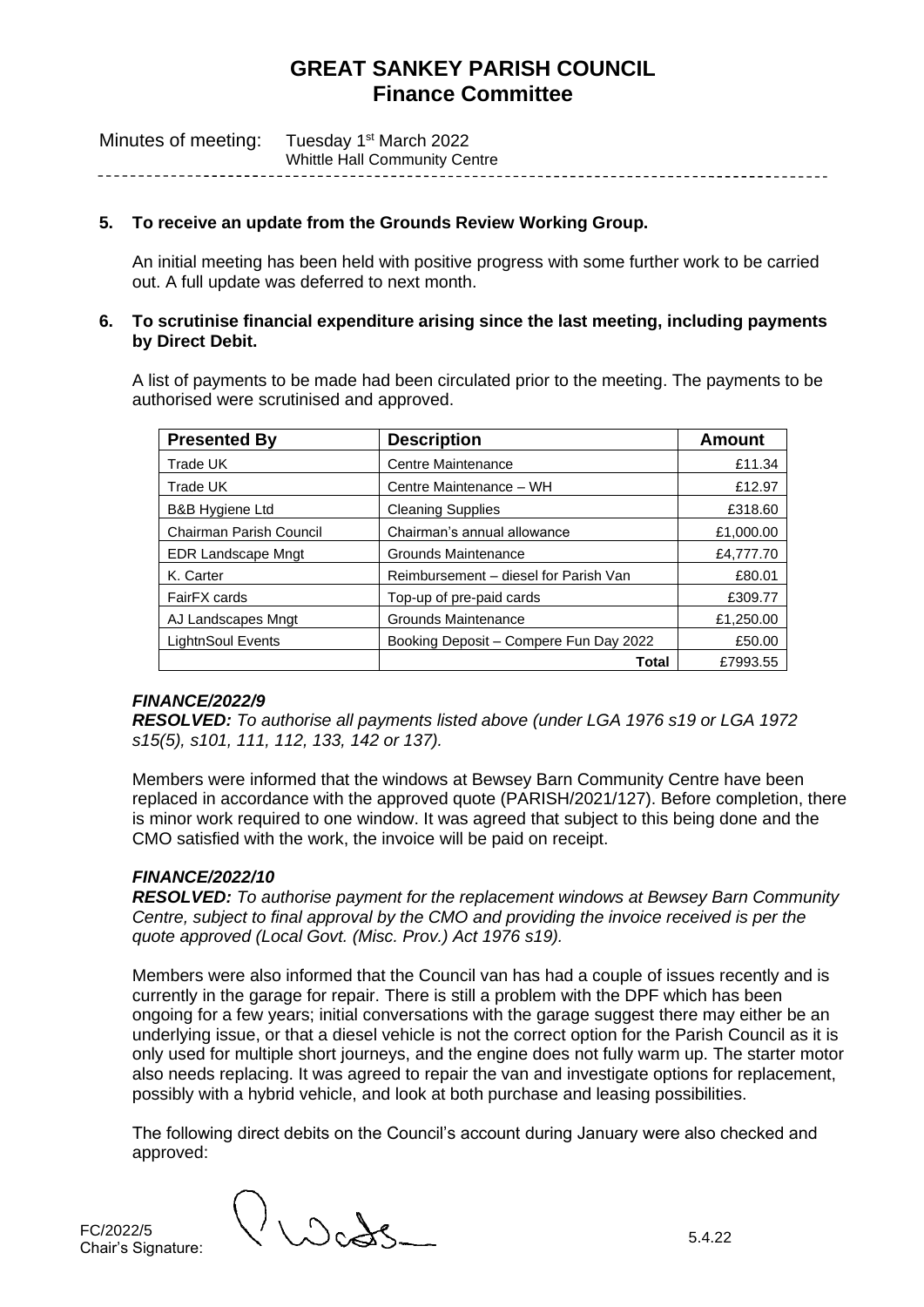--------------------------------

| Minutes of meeting: | Tuesday 1 <sup>st</sup> March 2022   |
|---------------------|--------------------------------------|
|                     | <b>Whittle Hall Community Centre</b> |
|                     |                                      |

| <b>BT</b>         | 04/01/2022 | WIFI/Telephone                  | <b>TP</b>     | 94.32      |
|-------------------|------------|---------------------------------|---------------|------------|
| <b>BT</b>         | 04/01/2022 | WIFI/Telephone                  | <b>BB</b>     | 81.12      |
| KCOM Group plc    | 04/01/2022 | e-mail hosting/microsoft office | Office        | 77.50      |
| <b>Water Plus</b> | 04/01/2022 | Water charges                   | <b>HL</b>     | 523.61     |
| <b>Water Plus</b> | 04/01/2022 | Water charges                   | <b>HM</b>     | 41.43      |
| <b>Water Plus</b> | 04/01/2022 | Water charges                   | <b>WH</b>     | 22.90      |
| <b>Water Plus</b> | 04/01/2022 | Water charges                   | <b>BB</b>     | 141.19     |
| <b>BT</b>         | 06/01/2022 | WIFI/Telephone                  | <b>HL</b>     | 86.88      |
| SWALEC GAS        | 10/02/2022 | Gas                             | <b>WH</b>     | 95.46      |
| <b>SWALEC GAS</b> | 10/01/2022 | Gas                             | <b>BB</b>     | 12.00      |
| PUBLIC WORKS LOAN | 19/01/2022 |                                 |               | 11666.94   |
| <b>SWALEC GAS</b> | 24/01/2022 | Gas                             | <b>HM</b>     | 119.23     |
| <b>SWALEC GAS</b> | 24/01/2002 | Gas                             | <b>HL</b>     | 84.49      |
| <b>SWALEC</b>     | 28/01/2022 | Electricity                     | <b>HM</b>     | 197.92     |
| <b>BT</b>         | 31/01/2022 | WIFI/Telephone                  | <b>HL</b>     | 87.16      |
| <b>BT</b>         | 31/01/2022 | WIFI/Telephone                  | <b>OFFICE</b> | 118.23     |
| <b>BT</b>         | 31/01/2022 | WIFI/Telephone                  | <b>BB</b>     | 80.88      |
| <b>WBC</b>        | 31/01/2022 | December Business Rates         | <b>TP</b>     | 113.00     |
| <b>WBC</b>        | 31/01/2022 | December Business Rates         | <b>HM</b>     | 96.00      |
| <b>WBC</b>        | 31/01/2022 | December Business Rates         | <b>WH</b>     | 86.00      |
| <b>WBC</b>        | 31/01/2022 | December Business Rates         | <b>BB</b>     | 93.00      |
| Utility Warehouse | 31/01/2022 | Phone charges                   | Office        | 115.40     |
| <b>SWALEC</b>     | 31/01/2022 | Electricity                     | <b>HL</b>     | 100.80     |
|                   |            |                                 | <b>Total</b>  | £14,135.46 |

## **7. To consider any quotes received and authorise or make recommendations to full Council where appropriate.**

Quote 1: Suspended ceiling, Whittle Hall Community Centre.

3 quotes had been obtained. The highest was dismissed, and it was agreed to request information on the thermal value of the proposed tiles for the other two before a final decision is made. Updates to be provided by email for this decision.

## *FINANCE/2022/11*

*RESOLVED: To request further information on thermal value of the ceiling tiles from the two lowest quotes, before finalising a decision via email for the suspended ceiling at Whittle Hall Community Centre (Local Govt. (Misc. Prov.) Act 1976 s19).*

#### Quote 2: Tarmac for car park, Bewsey Barn Community Centre

5 companies have been approached and only one would provide a quote; the job was stated as either too large or too small for other companies. Online quotes for driveways had been obtained (£45-70 per m2). Quotes (3) from the work on the MUGA at Tim Parry Recreation Ground were also compared, although this was a tarmac skim only as the base didn't need replacing (£20-25 per m2). The quote received equates to £23.62 per m2; a cost of £12,400 +VAT. After consideration of the remaining budget for 2021-22 the quote was accepted.

 $\bigcup_{n=1}^{\infty}$  Signature: 5.4.22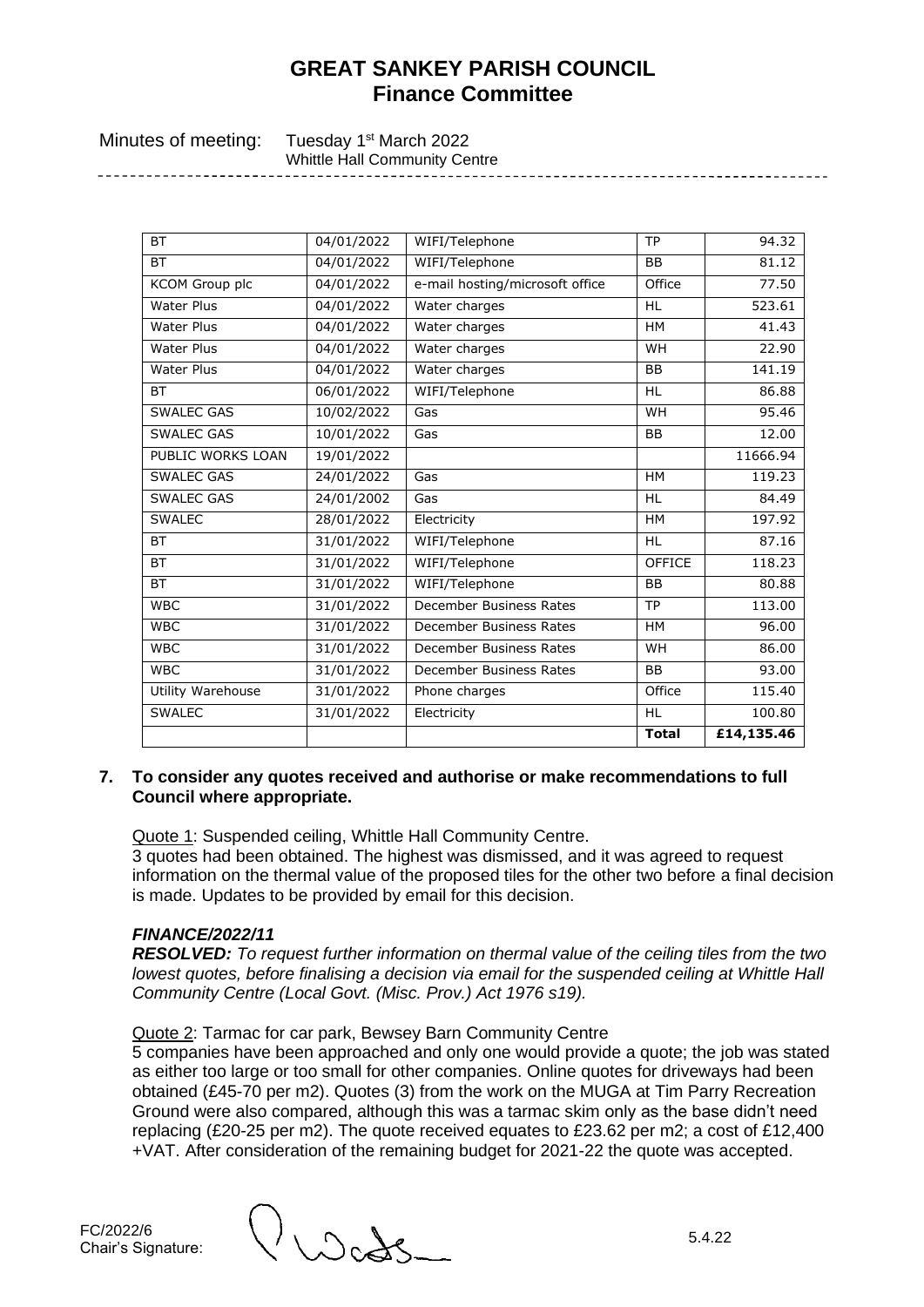| Minutes of meeting: | Tuesday 1 <sup>st</sup> March 2022   |
|---------------------|--------------------------------------|
|                     | <b>Whittle Hall Community Centre</b> |

## *FINANCE/2022/12*

*RESOLVED: To approve the quote received from Paul Brookes & Sons to re-tarmac Bewsey Barn Community Centre at a cost of £12,400 +VAT (Local Govt. (Misc. Prov.) Act 1976 s19).*

Quote 3: Replacement computers for Council office

A budget has been allocated for this as the current equipment is over 7 years old and becoming very slow. It is proposed that the laptops purchased for working from home during the pandemic are utilised within the office using a docking station with the current monitors. Repairs may be needed for one laptop, and one of the current monitors also needs replacing. A request was made for the office to work with the Council's IT provider and be authorised to spend up the budget allowance. This was agreed; the Finance Committee will be kept fully informed of the quote and able to query any aspect before the quote is accepted.

#### *FINANCE/2022/13*

*RESOLVED: To obtain a quote from the Council's IT provider to replace the current office computers. The Finance Committee to be kept informed of the quote, and authorisation given to the Clerk to go ahead if it is within the allocated budget (LGA 1972 s111).*

**8. To consider requests for financial assistance; to decide if any donations are to be made or if requests should be recommended to full Council.**

Request 1: for contribution to Your Housing towards repairs at the Boat Park (Brentnall Park), Hood Manor.

The proposed contribution is part of a wider proposal to also pass responsibility for the park to the Parish Council. Members were unclear about several aspects including the reason for the amount requested, whether a lease or transfer of ownership is proposed and whether this would be conditional on the financial contribution. It was agreed that further information is required before further discussion and that both the lease and contribution should be negotiated together.

## *FINANCE/2022/14*

*RESOLVED: To request further information from Your Housing before discussing the proposed lease and financial contribution together at either the Parish Council meeting or the next Finance Committee meeting.*

Request 2: from the volunteer group, GNWA5, for continued free use of Hood Lane Community Centre until the end of 2022.

The group has provided food parcels to those in need throughout the Covid-19 pandemic and whilst restrictions are lifting, the cost of living is increasing which is now causing financial pressure on elderly residents and some families. The requests for help are therefore also increasing. The request for continued free use of Hood Lane Community Centre as a collection and delivery point for the food parcels was agreed.

#### *FINANCE/2022/15*

*RESOLVED: To approved continued free use of Hood Lane Community Centre until the end of 2022 for GNWA5 to facilitate the delivery of food parcels to residents in need (Local Govt. (Misc. Prov.) Act 1976 s19 (2)).*

 $\Gamma$  Signature: 5.4.22